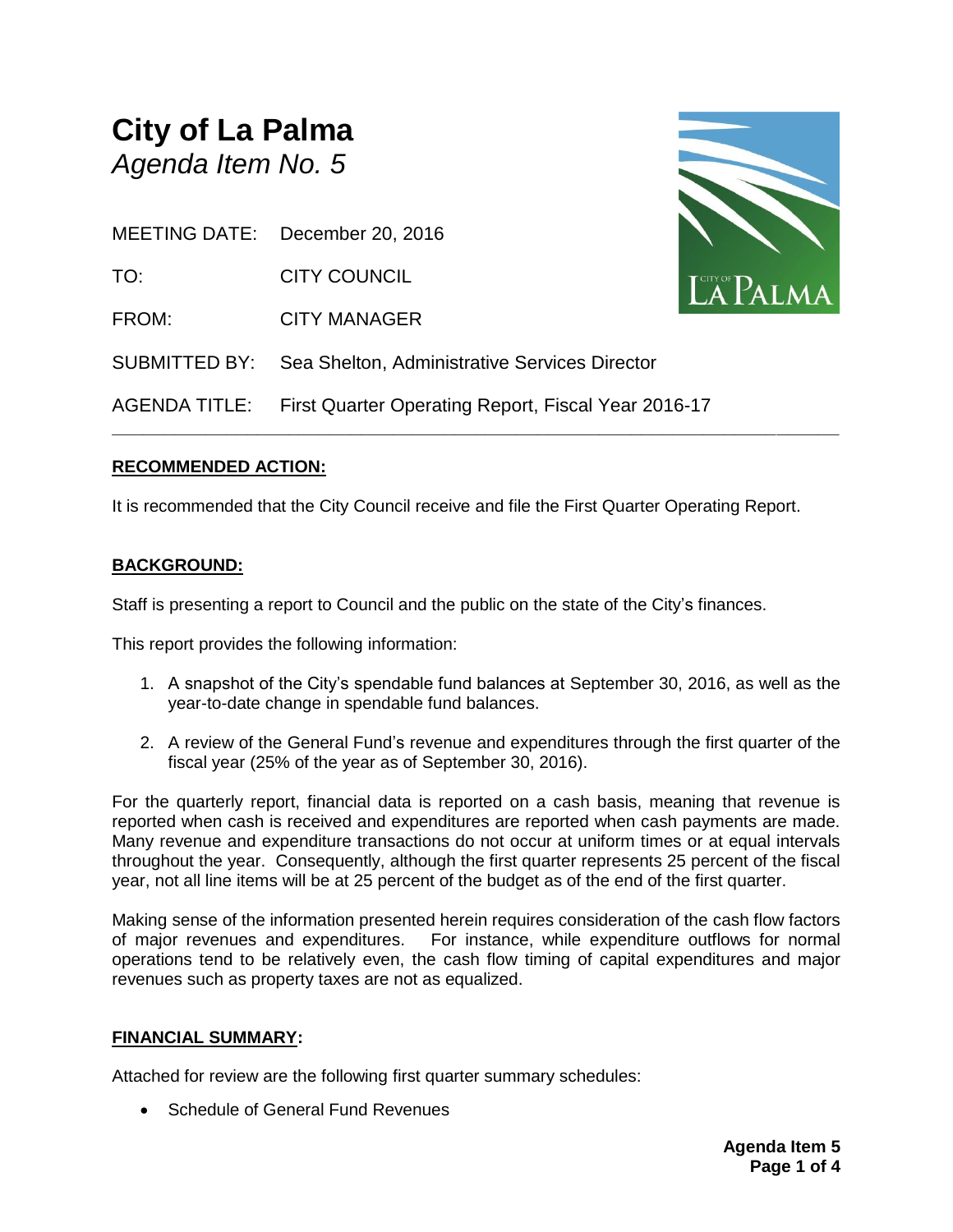- Schedule of General Fund Expenditures by Department
- Schedule of General Fund Expenditures by Category
- Schedule of Spendable Fund Balances by Fund

The City's overall spendable fund balance (the sum of cash, investments, and current receivables less current liabilities) has declined by \$3.0 million from the beginning of the fiscal year from \$30.6 million to \$27.6 million at September 30, 2016. As explained further in the following section, this follows the prior year's pattern of a nine to ten percent reduction in spendable fund balance as a result of cash flow timing. This \$3.0 million change is accounted for as follows:

- General Fund decreased by \$1,300,000
- Special Revenue Funds decreased by \$100,000
- Capital Outlay Revolving Fund decreased by \$600,000
- Water Fund decreased by \$300,000
- Internal Service Funds decreased by \$700,000

## **General Fund**

As shown in the attached charts, General Fund revenues totaled \$1.3 million (14% of the budget) while expenditures totaled \$2.6 million (26% of the budget) as of September 30, 2016. The excess of expenditures over revenues equals the \$1.3 million reduction in spendable fund balance. The FY 2016-17 activity is similar to the prior year's first quarter activity: FY 2015-16 General Fund revenues totaled \$1.4 million and expenditures totaled \$2.6 million through September 30, 2015.

## Revenues

Total General Fund revenues are at only 14% of the budget through the end of the first quarter. This is not unusual since the largest component of General Fund revenues is property taxes, and the first major distribution of property tax receipts is scheduled during the second quarter. Following is a discussion of the three largest General Fund revenue sources of property tax, sales tax, and utility users tax. Together, these three revenues account for approximately 70% of the General Fund's revenue budget.

• Property Tax: The General Fund's largest revenue source, property tax, has \$12,000 revenue recorded at September 30 (0.3% of the \$3.5 million budget). This is similar to the prior year receipt pattern – by the end of the first quarter of FY 2014-15, the City had received \$58,000.

The property tax line item includes secured and unsecured property taxes (budgeted at \$2.1 million) as well as the property tax in lieu of vehicle license fees (budgeted at \$1.4 million). Secured and unsecured property tax payments are distributed in two main payments; the first payment is distributed in December during the second quarter, and the second payment is distributed in April during the fourth quarter. Property tax payments in lieu of vehicle license fees will be received in two installments; the first distribution will be in January 2017 (during the third quarter) and the second installment will be in May 2017 (during the fourth quarter).

• Sales Tax: The next largest revenue source, sales tax, has \$334,000 recorded at September 30 (17% of the \$1.9 million budget). Sales tax receipts always lag by two to three months, and consequently, much of the actual sales tax payments received during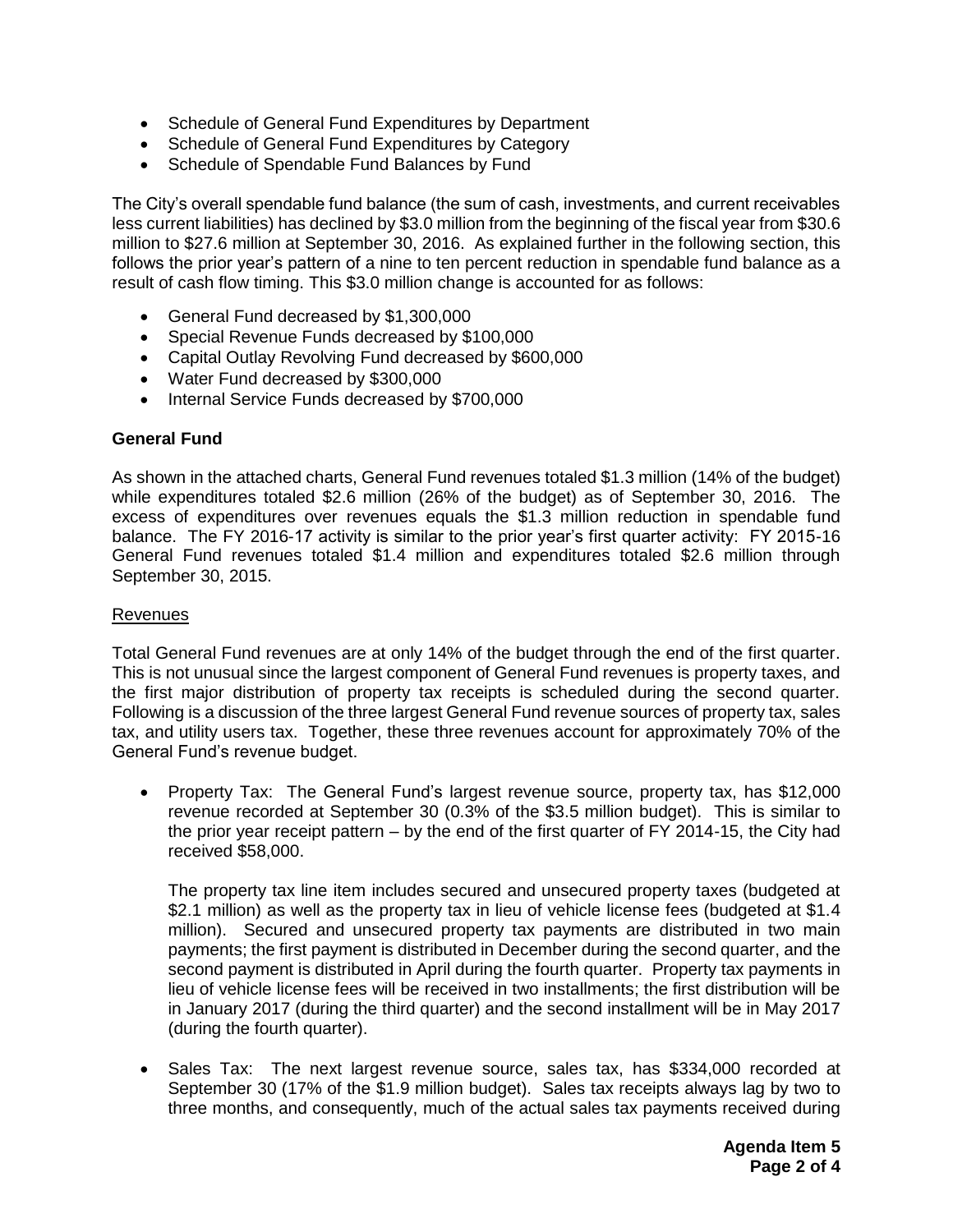the quarter were recorded as prior year revenue. The prior year revenue recorded through the end of the first quarter was 18% of the total fiscal year's revenue, which is comparable to the current year's 17% of total budget.

 Utility Users Tax: The third largest revenue source is utility users tax, budgeted at \$1.1 million. Payments received through September 30 total 17% of budget at \$190,000. Utility users tax payments lag by one month; consequently, extrapolating the two months of payments received through September 30 to three months results in an estimate of \$285,500 which is 25% of the budget.

## **Expenditures**

The General Fund's expenditures total \$2.6 million at September 30 (26% of the \$9.97 million budget). The prior year expenditures also totaled \$2.6 million through the end of the first quarter.

- The General Government Department is comprised of the divisions for City Council, City Manager, Legal Services, and City Clerk. The budget for this department totals \$634,200, and as of September 30, expenditures total \$123,268 (19% of the budget).
- The Administrative Services Department is comprised of the divisions for Administration, Fiscal Services, Human Resources, and Technology and Communications. The budget for this department totals \$2.2 million, and as of September 30, expenditures total \$981,000 (45% of the budget). The expenditures are relatively high at this point in the fiscal year due to paying \$738,000 pension liability payments at the beginning of the fiscal year rather than proportionately through the year.
- The Police Department has the largest expenditure budget at \$4.6 million (46% of the total General Fund budget). As of September 30, expenditures totaled \$1.1 million (23% of the budget).
- The Community Services Department covers a wide range of services that are provided to the citizens including Health & Wellness, Recreation Facility Operations, Special Events, Youth and Family Services, Citywide Maintenance, Engineering, Parks & Medians, and Street Maintenance divisions. This department has a budget of \$2.1 million, and as of September 30, expenditures total \$390,000 (19% of the budget).
- The Community Development Department accounts for the Building and Safety, Code Enforcement, and Planning divisions. As of September 30, expenditures totaled \$84,000 (18% of the \$457,000 budget).

# **Special Revenue Funds**

The Special Revenue Funds consist of funds with revenue sources that are restricted by outside parties to specific types of expenditures. The revenues consist of remittances of state gas taxes, County Measure M taxes, grants, South Coast Air Quality funding, park development fees, and housing-related sources, and other similar remittances.

The reason for the \$100,000 decrease in spendable fund balance is a result of a pending grant reimbursement from the Community Development Block Grant program of \$200,000 which is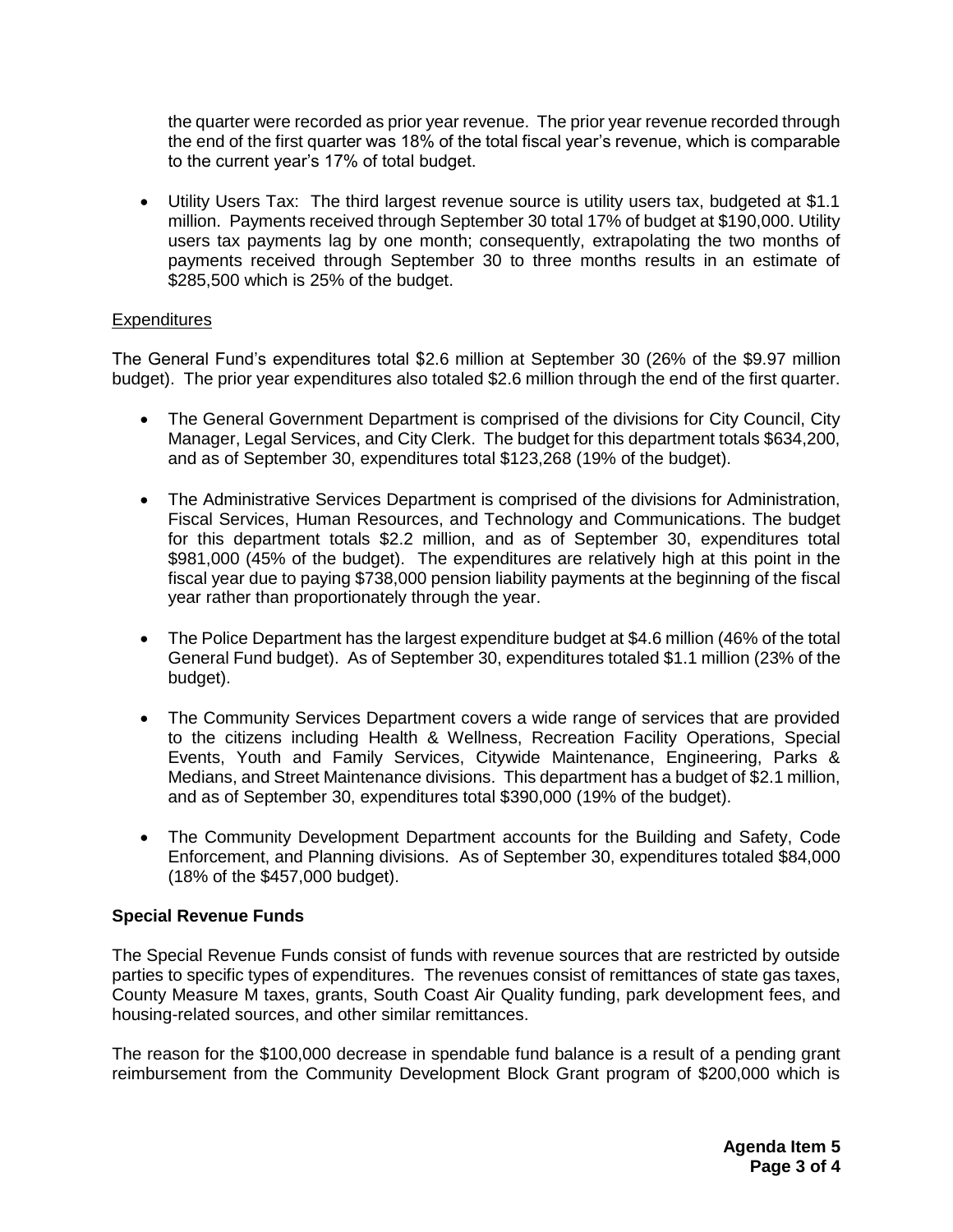offset by various other sources (e.g., park development receipts and housing-related receipts) being accumulated prior to being spent.

## **Capital Outlay Reserve Fund**

In accordance with the project budgets, the Capital Outlay Reserve Fund had expenditures of \$586,000 for the Residential Slurry Seal, Arterial Pavement Management, and ADA Improvements projects. This fund is expected to use monies previously set-aside to fund these projects.

#### **Water Funds**

The Water Fund began the year with a spendable fund balance of \$4.9 million which has been reduced by \$0.3 million to \$4.6 million at September 30. Due to recording receivables on an accrual basis at fiscal year-end in accordance with generally accepted accounting principles while recording receipts on a cash basis during the year, revenues lag by one to two months during the year. Consequently, the spendable fund balance for the water fund is typically reduced during the first quarter.

#### **Internal Service Funds**

The Internal Service Funds began the year with a spendable fund balance of \$2.7 million which has been reduced by \$0.7 million to \$2.0 million at September 30. The majority of the activity in the Internal Service Funds occurs in the Risk Management/Insurance Fund, Vehicle Replacement Fund, and the Technology Replacement Fund. The reduction in the spendable fund balance is mainly due to the annual insurance payments for workers' compensation, property, and general liability coverage which are due at the beginning of the fiscal year.

## **FISCAL IMPACT:**

As of the end of the first quarter, staff anticipates that actual revenues and expenditures will generally approximate the budgeted numbers by fiscal year-end. However, some adjustments may be necessary and adjustments may occur during the mid-year review process.

## **RECOMMENDED ACTION:**

It is recommended that the City Council receive and file the report.

## **APPROVED:**

Administrative Services Director

- 
- Attachments: 1. General Fund revenue summary
	- 2. General Fund Expenditure by Department
	- 3. General Fund Expenditures by Category
	- 4. Spendable Fund Balance Summary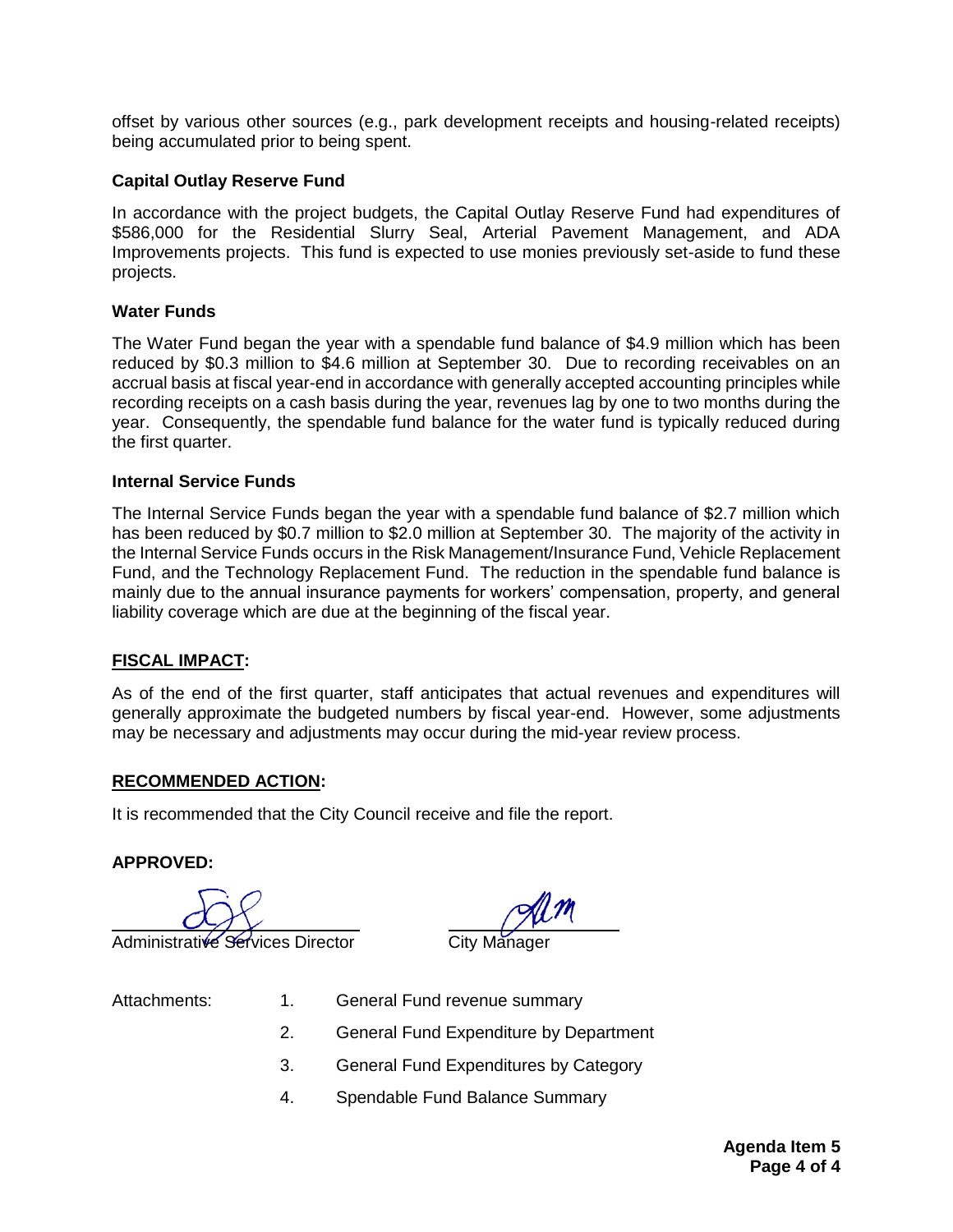# **FIRST QUARTER FINANCIAL REPORT, FISCAL YEAR 2016-17 GENERAL FUND REVENUES BY TYPE FISCAL YEAR QUARTER ENDING SEPTEMBER 30, 2016**

|                                | FY 2016-17    |                |             |                       |  |               |  |    |                   |                  |                       | Q1 Variance |            |                       |
|--------------------------------|---------------|----------------|-------------|-----------------------|--|---------------|--|----|-------------------|------------------|-----------------------|-------------|------------|-----------------------|
|                                |               |                |             | Year-to-Date          |  | Q1 Actual     |  |    | <b>Prior Year</b> | <b>Prior YTD</b> |                       | Q1 Actual   |            | FY 2016-17            |
|                                |               |                |             | <b>Actual through</b> |  | as a % of     |  |    | Actual            |                  | <b>Actual through</b> | as a % of   |            | to FY 2015-16         |
|                                |               | <b>Adopted</b> |             | 9/30/2016             |  | Adopted       |  |    | Annual            |                  | 9/30/2015             | Annual      | Increase / |                       |
| <b>Revenue Type</b>            | <b>Budget</b> |                | (25% of FY) |                       |  | <b>Budget</b> |  |    | <b>Revenue</b>    | (25% of FY)      |                       | Revenue     |            | <decrease></decrease> |
| <b>Property Tax</b>            | \$            | $3,484,000$ \$ |             | 11.904                |  | 0%            |  | \$ | 3,407,901 \$      |                  | 57.591                | 2%          | \$         | (45,687)              |
| Sales Tax                      |               | 1,949,500      |             | 334,236               |  | 17%           |  |    | 2,341,421         |                  | 426,072               | 18%         |            | (91, 836)             |
| <b>Utility Users Tax</b>       |               | 1,125,000      |             | 190,363               |  | 17%           |  |    | 1,078,903         |                  | 189,672               | 18%         |            | 691                   |
| <b>Residual Property Tax</b>   |               | 131.000        |             | 45,988                |  | 35%           |  |    | 158,252           |                  |                       | $0\%$       |            | 45,988                |
| <b>Franchise Fees</b>          |               | 426,400        |             | 16,340                |  | 4%            |  |    | 394,345           |                  | 10,266                | 3%          |            | 6,074                 |
| <b>Transient Occupancy Tax</b> |               | 370,000        |             |                       |  | $0\%$         |  |    | 390,823           |                  |                       | 0%          |            |                       |
| Licenses and Permits           |               | 302,700        |             | 224,764               |  | 74%           |  |    | 373,165           |                  | 203,854               | 55%         |            | 20,910                |
| Intergovernmental              |               | 31,400         |             | 1,436                 |  | 5%            |  |    | 22,560            |                  | 8,363                 | 37%         |            | (6,927)               |
| <b>Charges for Services</b>    |               | 488.900        |             | 174,746               |  | 36%           |  |    | 607,852           |                  | 182,578               | 30%         |            | (7, 832)              |
| <b>Fines and Forfeitures</b>   |               | 160,200        |             | 10,959                |  | 7%            |  |    | 148,689           |                  | 20,349                | 14%         |            | (9,390)               |
| Use of Money and Property      |               | 313,600        |             | 54.093                |  | 17%           |  |    | 371,676           |                  | 39,111                | 11%         |            | 14,982                |
| <b>Other Revenue</b>           |               | 398,500        |             | 132,628               |  | 33%           |  |    | 451,017           |                  | 125,138               | 28%         |            | 7,490                 |
| Interfund Charges              |               | 484,400        |             | 146,925               |  | 30%           |  |    | 587,700           |                  | 146,925               | 25%         |            |                       |
| <b>Total Revenues</b>          |               | $9,665,600$ \$ |             | 1,344,382             |  | 14%           |  |    | 10,334,304        |                  | 1,409,919             | 14%         |            | (65, 537)             |
|                                |               |                |             |                       |  |               |  |    |                   |                  |                       |             |            |                       |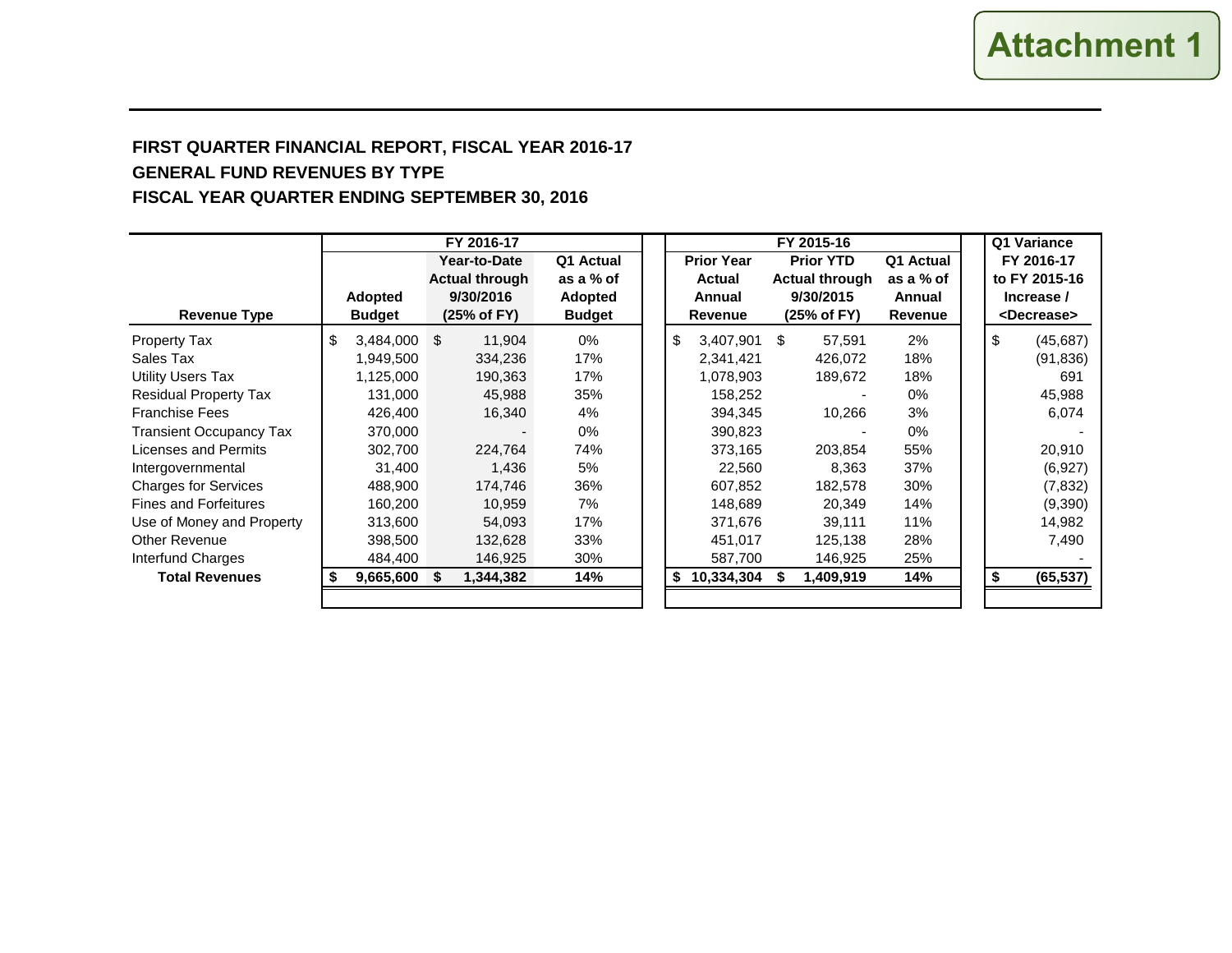# **FIRST QUARTER FINANCIAL REPORT, FISCAL YEAR 2016-17 GENERAL FUND EXPENDITURES BY DEPARTMENT FISCAL YEAR QUARTER ENDING SEPTEMBER 30, 2016**

|                                | FY 2016-17     |               |           |                       |               |  |                             |                     |                  |                       | Q1 Variance         |            |               |                       |  |
|--------------------------------|----------------|---------------|-----------|-----------------------|---------------|--|-----------------------------|---------------------|------------------|-----------------------|---------------------|------------|---------------|-----------------------|--|
|                                |                |               |           | Year-to-Date          | Q1 Actual     |  | <b>Prior Year</b><br>Actual |                     | <b>Prior YTD</b> |                       | Q1 Actual           |            | FY 2016-17    |                       |  |
|                                |                |               |           | <b>Actual through</b> | as a % of     |  |                             |                     |                  | <b>Actual through</b> | as a % of           |            | to FY 2015-16 |                       |  |
|                                | <b>Adopted</b> |               | 9/30/2016 |                       | Adopted       |  | Annual                      |                     | 9/30/2015        |                       | Annual              | Increase / |               |                       |  |
| <b>Department</b>              |                | <b>Budget</b> |           | (25% of FY)           | <b>Budget</b> |  |                             | <b>Expenditures</b> |                  | (25% of FY)           | <b>Expenditures</b> |            |               | <decrease></decrease> |  |
| <b>General Government</b>      |                | 634,200       | \$        | 123,268               | 19%           |  | \$                          | 618,523 \$          |                  | 48.968                | 8%                  |            | Φ             | 74,300                |  |
| <b>Administrative Services</b> |                | 2,197,400     |           | 980,893               | 45%           |  |                             | 2.289.804           |                  | 1.021.193             | 45%                 |            |               | (40, 300)             |  |
| Police                         |                | 4.628.900     |           | 1,050,453             | 23%           |  |                             | 4.334.964           |                  | 1.128.641             | 26%                 |            |               | (78, 188)             |  |
| <b>Community Services</b>      |                | 2,051,900     |           | 390,276               | 19%           |  |                             | 1,859,625           |                  | 368.645               | 20%                 |            |               | 21,631                |  |
| <b>Community Development</b>   |                | 457,400       |           | 84,408                | 18%           |  |                             | 448,055             |                  | 62,238                | 14%                 |            |               | 22,170                |  |
| <b>Total</b>                   |                | 9,969,800     | S         | 2,629,298             | 26%           |  |                             | 9,550,971           |                  | 2,629,685             | 28%                 |            |               | (387)                 |  |
|                                |                |               |           |                       |               |  |                             |                     |                  |                       |                     |            |               |                       |  |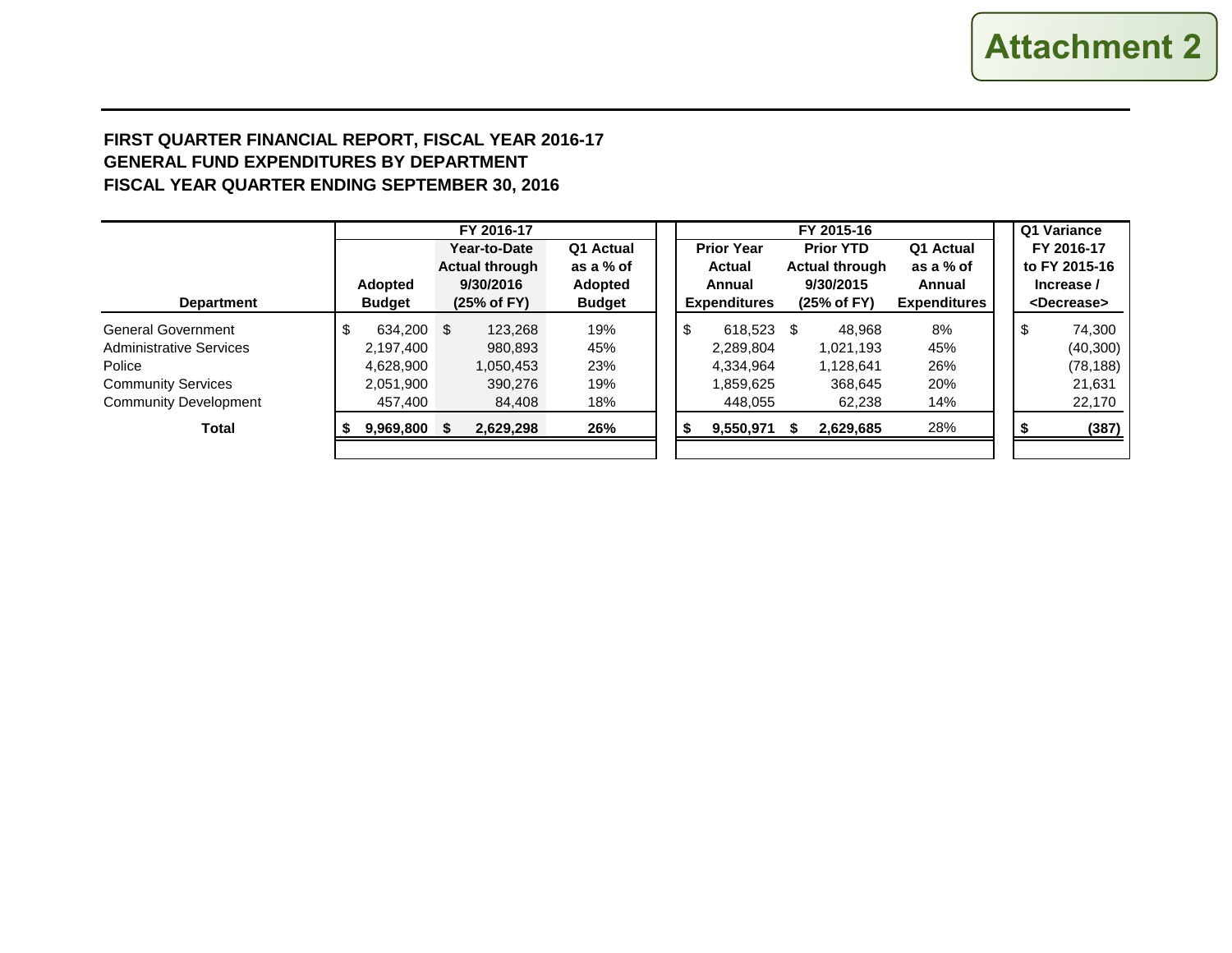# **FIRST QUARTER FINANCIAL REPORT, FISCAL YEAR 2016-17 GENERAL FUND EXPENDITURES BY CATEGORY FISCAL YEAR QUARTER ENDING SEPTEMBER 30, 2016**

|                                                                                        |                                           | FY 2016-17<br>Year-to-Date                        | Q1 Actual                             |  | <b>Prior Year</b>                              | FY 2015-16<br><b>Prior YTD</b>                    | Q1 Actual                                  | Q1 Variance<br>FY 2016-17 |                                                      |  |
|----------------------------------------------------------------------------------------|-------------------------------------------|---------------------------------------------------|---------------------------------------|--|------------------------------------------------|---------------------------------------------------|--------------------------------------------|---------------------------|------------------------------------------------------|--|
| <b>Expenditure Type</b>                                                                | <b>Adopted</b><br><b>Budget</b>           | <b>Actual through</b><br>9/30/2016<br>(25% of FY) | as a % of<br>Adopted<br><b>Budget</b> |  | <b>Actual</b><br>Annual<br><b>Expenditures</b> | <b>Actual through</b><br>9/30/2015<br>(25% of FY) | as a % of<br>Annual<br><b>Expenditures</b> |                           | to FY 2015-16<br>Increase /<br><decrease></decrease> |  |
| <b>Personnel Services</b><br>Maintenance and Operations<br>Capital Outlay/Improvements | 6,338,200 \$<br>\$<br>3,548,300<br>83,300 | 1,911,025<br>717,411<br>862                       | 30%<br>20%<br>$1\%$                   |  | \$<br>6,332,950 \$<br>3,203,006<br>15,015      | 2,011,726<br>617,673<br>286                       | 32%<br>19%<br>2%                           |                           | (100, 701)<br>99,738<br>576                          |  |
| <b>Total</b>                                                                           | 9,969,800 \$                              | 2,629,298                                         | 26%                                   |  | 9,550,971                                      | 2,629,685                                         | 28%                                        |                           | (387)                                                |  |